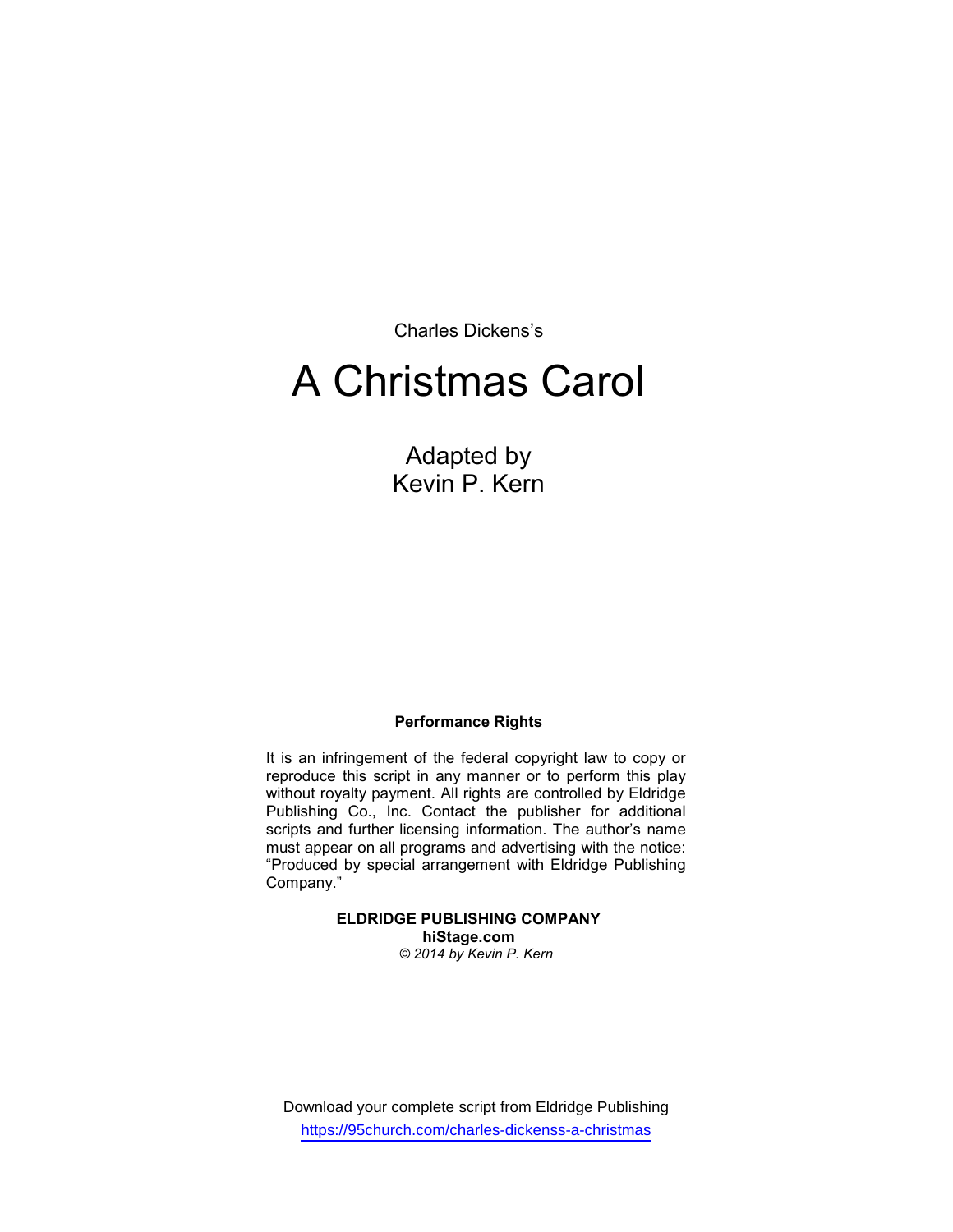A Christmas Carol  $- 2 -$ 

#### **DEDICATION**

For Natalie, Sander and Aidan, the three greatest gifts I was ever given.

#### **SYNOPSIS**

Ebenezer Scrooge is a cold-hearted miser, choosing to spend Christmas Eve alone instead of with his cheerful nephew, Fred. That night, he is visited by his old colleague, Jacob Marley, who explains that three ghosts will come. After seeing his Christmas Past, Present, and Future, Scrooge awakens with renewed faith. In his redemption, he embraces family and friends and gives generously, forever changed. Following the story of Charles Dickens's A Christmas Carol, this unique version incorporates singing narrators, traditional carols, and continuous action on the stage. A flexible case size and ease of doubling can accommodate between 14-36 actors. Full evening.

#### ORIGINAL PRODUCTION

The Golden Performing Arts Center at the Madrid Theatre, Canoga Park, CA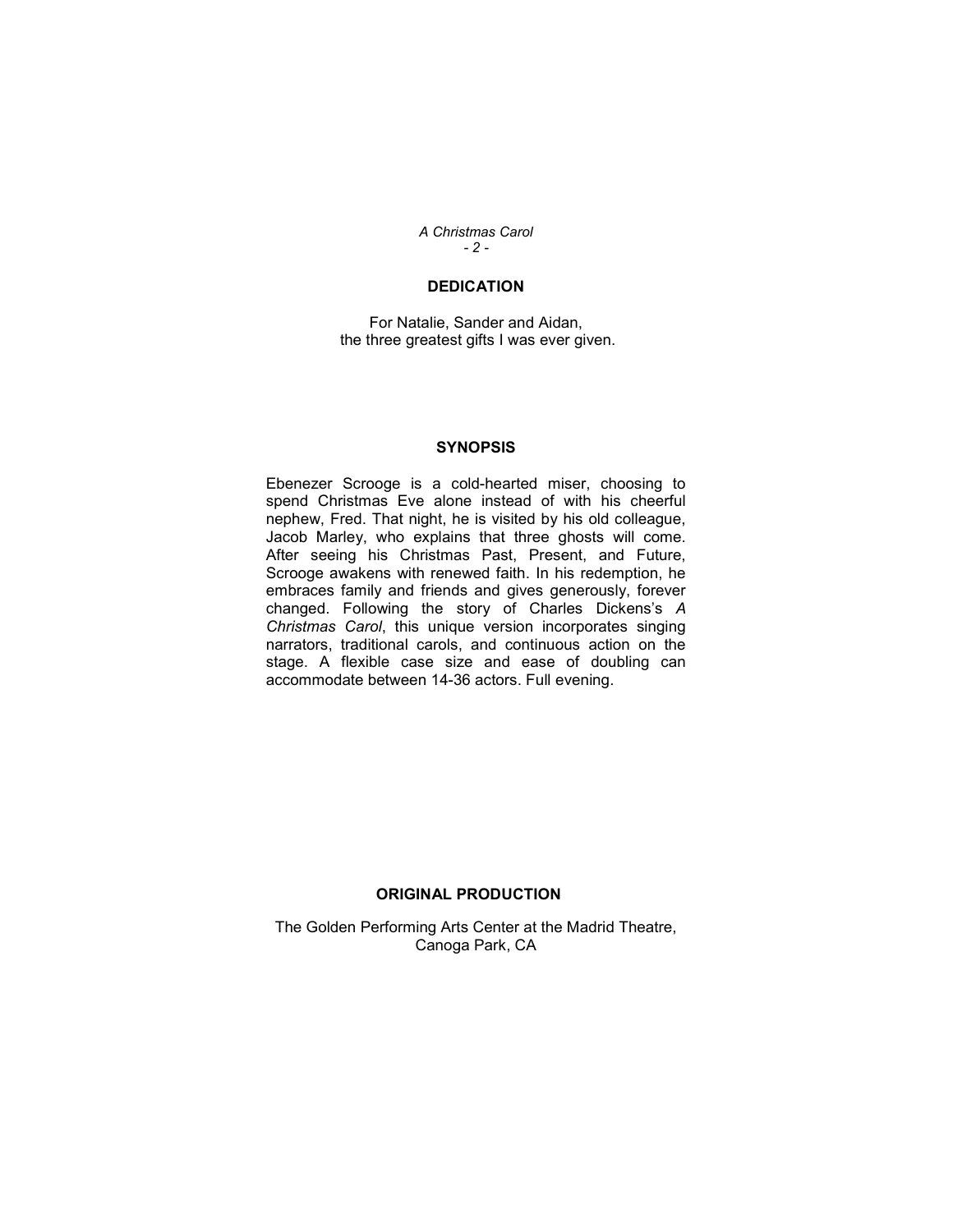A Christmas Carol - 3 -

#### CAST OF CHARACTERS

(11 m, 10 w, 3 boys, 12 flexible. With doubling 4 m, 3 w, 1 boy, 6 flexible.)

CAROLERS 1-4: Singing narrators.

A BOY: A school-age boy who follows Scrooge's directions. ADULTS 1-3: Townspeople who attempt to cheer Scrooge. SCROOGE: A cold-hearted miser who finds redemption. FRED: Scrooge's cheerful nephew. CHARITY 1 & 2: Two townspeople who seek a donation. BOB CRATCHIT: Scrooge's faithful employee. JACOB MARLEY: Scrooge's late partner; wears tattered clothing and chains. CHRISTMAS PAST: Wears white, is childlike in appearance. FAN: Scrooge's sister. YOUNG SCROOGE: Ebenezer as a schoolboy. FEZZIWIG: Scrooge's first employer. MRS. FEZZIWIG: Mr. Fezziwig's happy wife. **SCROOGE at 20:** A happier, younger Scrooge. BELLE: Mr. and Mrs. Fezziwig's daughter, loves Scrooge. CHRISTMAS PRESENT: Wears a great robe. MRS. CRATCHIT: Mr. Cratchit's wife. BELINDA: Mr. and Mrs. Cratchit's daughter. MARTHA: Mr. and Mrs. Cratchit's daughter. PETER: Mr. and Mrs. Cratchit's son. TIM: Mr. and Mrs. Cratchit's sickly son. JANE: Fred's wife. TOPPER: Friend to Fred and Jane. ALICE: Friend to Fred and Jane. CHRISTMAS FUTURE: Nonspeaking. MR. PENNYROYAL: A man selling Scrooge's silver. MRS. DILBER: A woman selling Scrooge's bed curtains. JOE: Shopkeeper who accepts these wares. THOMAS: Indebted to Scrooge. CAROLINE: Thomas's wife.

EXTRAS as townspeople and children.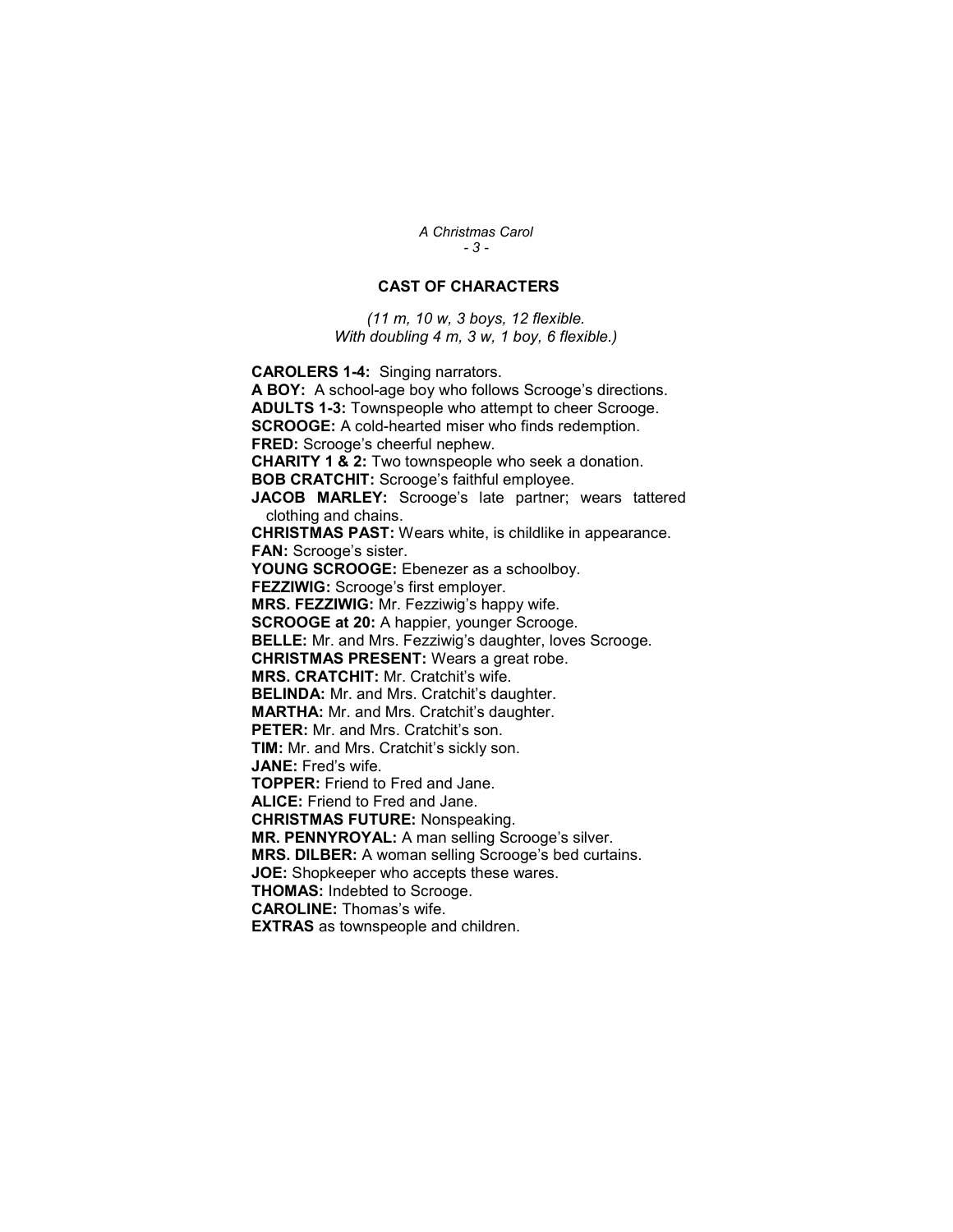A Christmas Carol  $-4 -$ 

#### PRODUCTION NOTE

This adaptation was intended to allow for a wide variety of scenic elements, from the lavish to the sparse. In the original production, the Carolers were able to shift most of the scenery while singing. While this is certainly a fun and engaging option, it's not crucial. If the set pieces are too big and unwieldy, the Carolers can musically cover the shift with a wide selection of carols. There should be no modern carols, but beyond that, great flexibility is given to the Director and Music Director to determine what music is incorporated into the show. Action is continuous.

#### SUGGESTED MUSIC

God Rest Ye Merry, Gentlemen Adam Lay Y-bounden Coventry Carol Lo! How a Rose e'er Blooming Deck the Halls Noel Nouvelet! Good King Wenceslas Gloucestershire Wassail Tomorrow Shall be my Dancing Day O Come, All Ye Faithful I Saw Three Ships Hark! The Herald Angels Sing We Wish you a Merry Christmas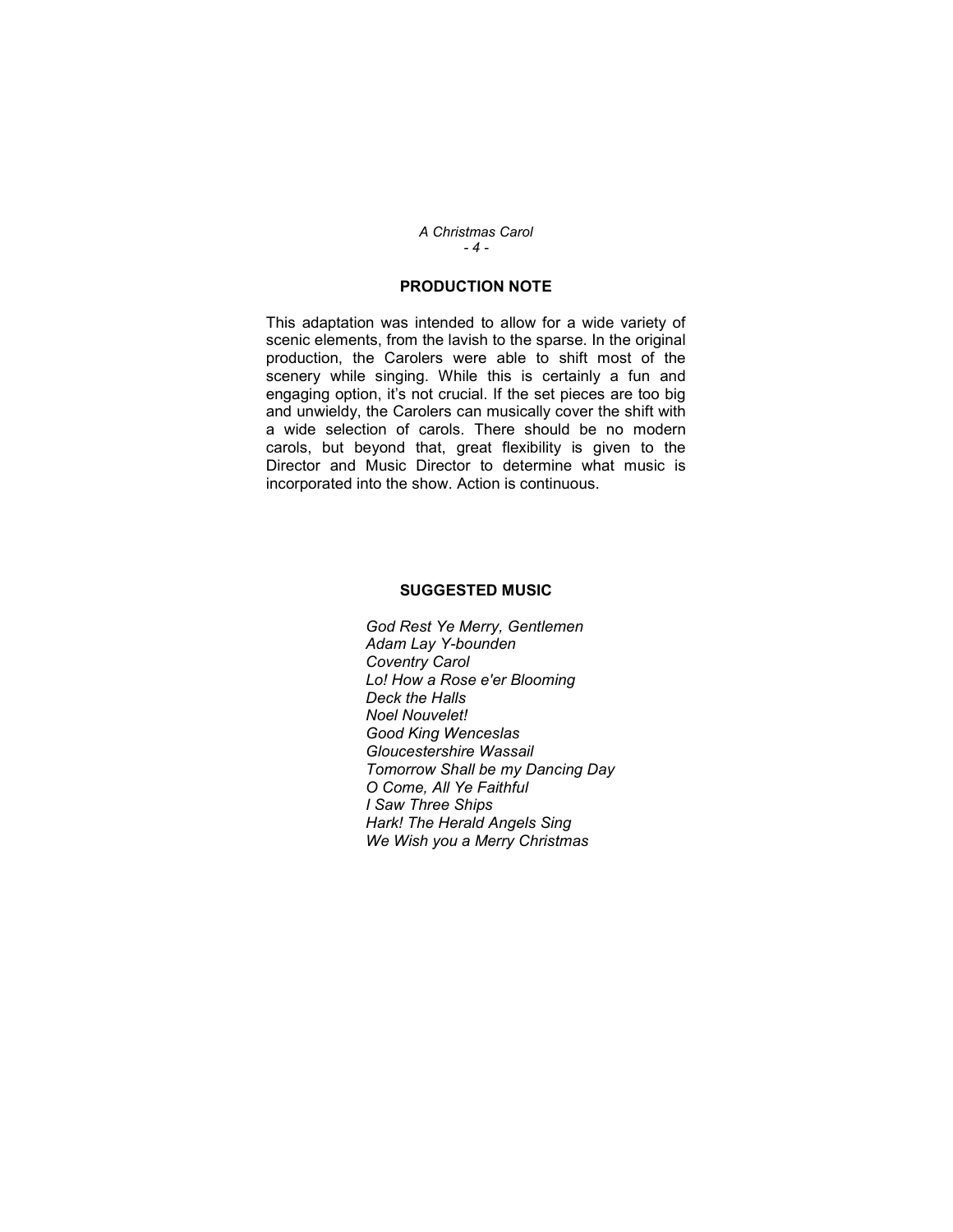A Christmas Carol - 5 -

### ACT I

#### Prologue

(IN THE DARKNESS: Four CAROLERS sing "God Rest Ye Merry, Gentlemen." The LIGHTS rise on a Dickensian street scene. Children play, shoppers carry packages, shopkeepers tend to their shops as the CAROLERS move through the space, singing to the actors. The LIGHTS shift as the ACTORS in stage freeze in a tableau. The CAROLERS move downstage and address the audience.)

CAROLER ONE: Tonight we will endeavor, in this ghostly little story…

CAROLER TWO: …to give rise to the ghost of an idea.

CAROLER THREE: Let nothing you see tonight frighten you… CAROLER FOUR: …or alarm you…

CAROLER ONE: …or upset you.

CAROLER TWO: But rather, let it make you ponder this question:

CAROLER THREE: What would it take to make you understand the true meaning of Christmas?

#### Scene 1

(The tableau is broken. The street scene again comes to life as the CAROLERS continue singing. SCROOGE appears upstage and interrupts a children's game. CAROLERS fade singing.)

A BOY: Sorry, sir. Merry Christmas! SCROOGE: Humbug! ADULT ONE: A humbug! But it's Christmas, sir… **SCROOGE:** Is that any reason to be assaulted by a common criminal? ADULT TWO: But (s)he's only a child, sir...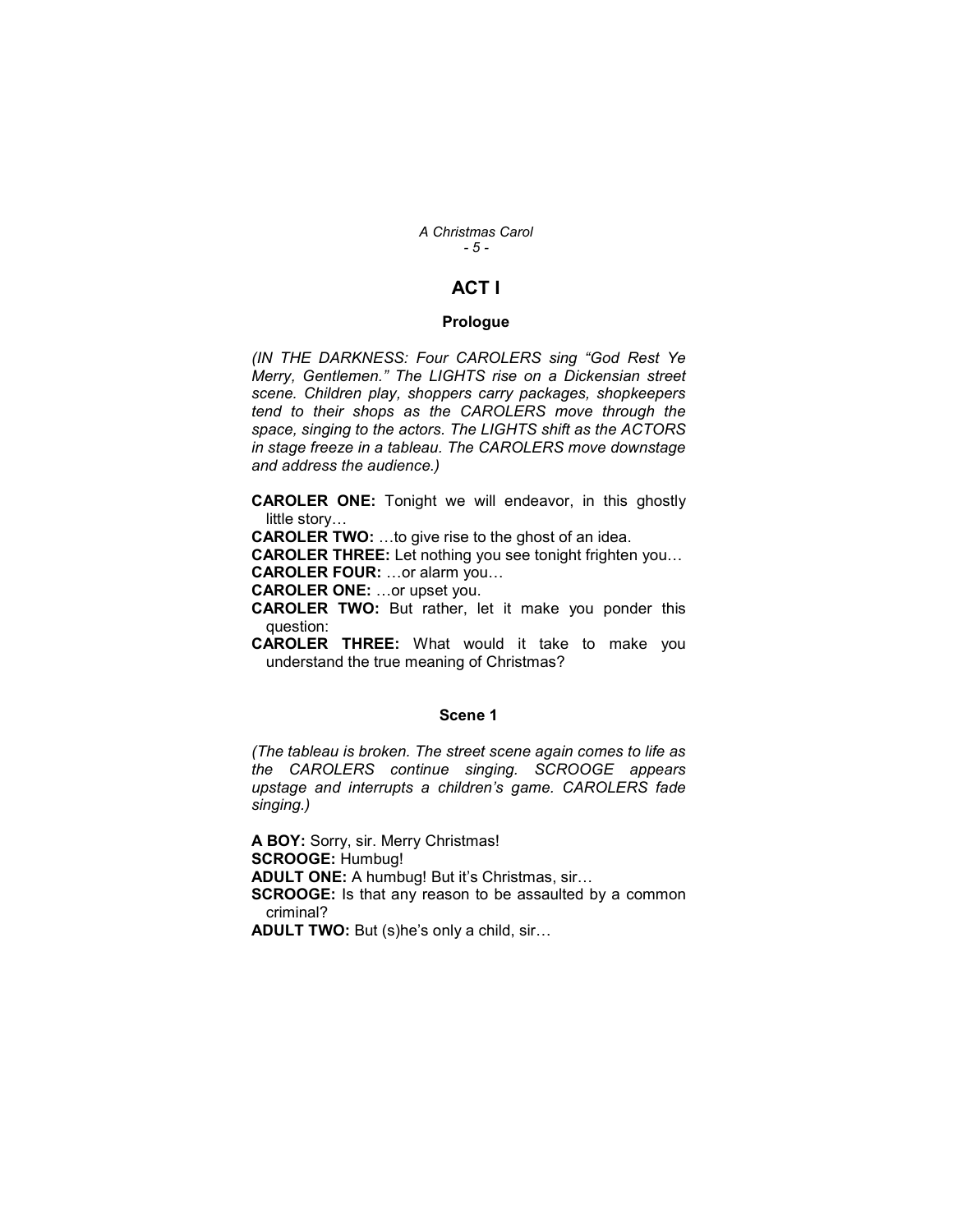#### A Christmas Carol - 6 -

SCROOGE: That, my good woman, is her fault, your problem, and none of my concern. Good day.

ADULT THREE: What a terrible man! Who was he?

FRED: I'm afraid that terrible man was, for better or worse, my dear uncle, Ebenezer Scrooge.

ADULT THREE: Oh, I'm terribly sorry…

FRED: For him or for me?

ADULT THREE: No, I meant…

FRED: No harm done. My uncle has given me hours of merriment, though he seems to take none for himself. Merry Christmas!

ADULT THREE: Merry Christmas to you, sir.

(FRED runs after SCROOGE.)

FRED: Uncle Scrooge! Uncle Scrooge!

(SCROOGE sees Fred and flees. Street scene ACTORS exit, leaving only the carolers.)

- CAROLER ONE: And with that, you have made the acquaintance of Mr. Ebenezer Scrooge and his nephew, Fred.
- CAROLER TWO: One of them is tight-fisted, wrenching, grasping, solitary, covetous old sinner…

CAROLER ONE: And the other is his nephew, Fred.

CAROLER TWO: Scrooge, having just concluded business at The King's Bench, was returning to the office of Marley and Scrooge.

(The CAROLERS underscore the scene shift with "God Rest You Merry Gentlemen." The stage is set for Scrooge's office. A large desk sits near the stove, and a smaller one contains hard-working BOB CRATCHIT. CHARITY ONE and CHARITY TWO intercept SCROOGE on his way into the office.)